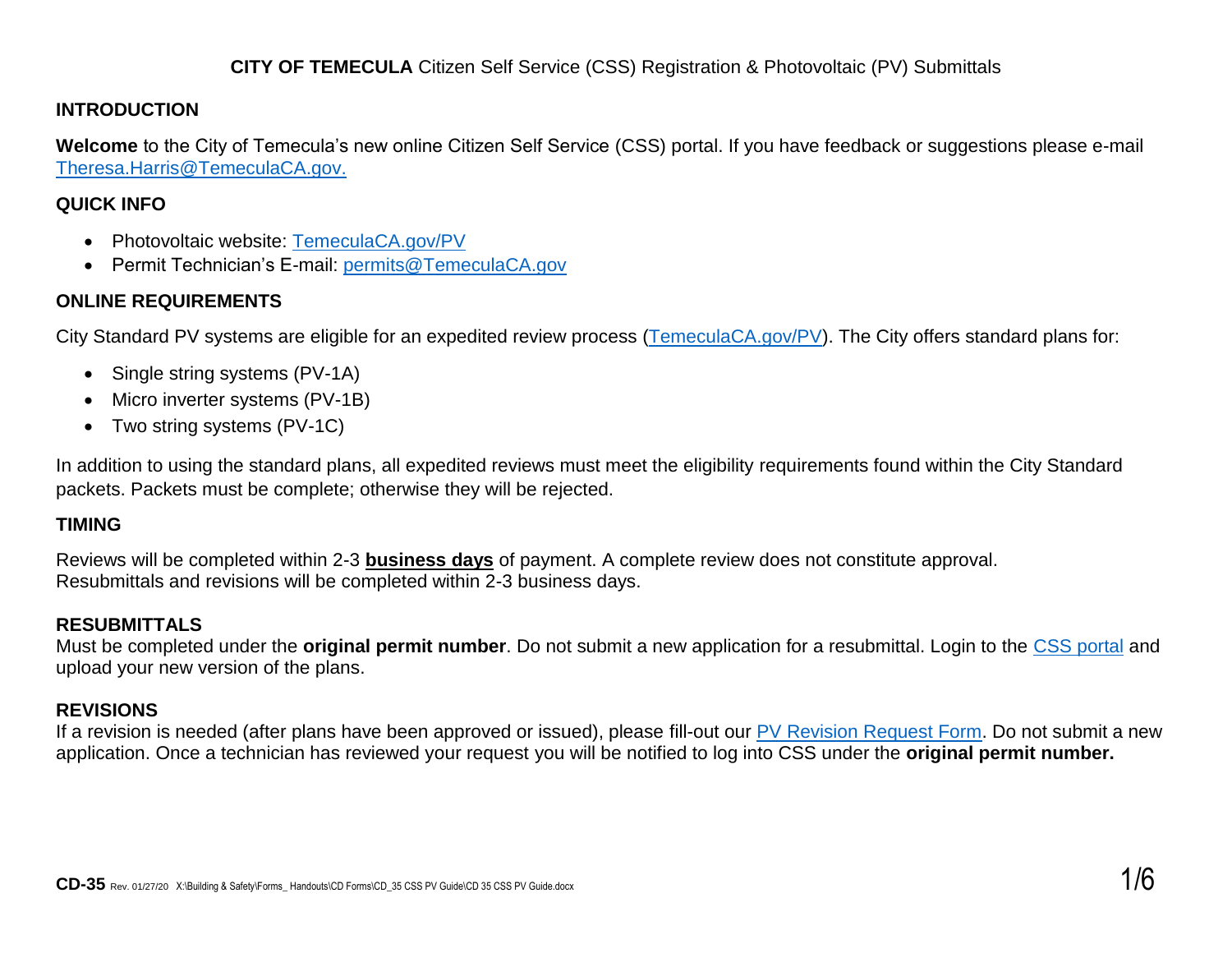# **PACKET ORDER**

City Standard packets shall be in the following order:

- 1) City Standard Cover Page (provided)
- 2) Building Permit Application (completed and signed)
- 3) Eligibility Checklist (completed)
- 4) Markings (completed)
- 5) Basic roof plan (replacing the sample roof plan)
- 6) City Standard Plan (PV-1A, PV-1B, or PV-1C) (completed)
- 7) PV Calculations Worksheet (completed)
- 8) PV Calculations Worksheet Guide
- 9) Structural Criteria (completed)
- 10) Structural calculations (if required by the Structural Criteria section)
- 11) Specification/ "cut" sheets (as required by PV-1A, PV-1B, or PV-1C)

# **DIGITAL FILE REQUIREMENTS**

- Files must be in a **single** unencrypted (unlocked) **PDF document**
- Files must be legible
- Files should be digitally inserted (scanning PDFs is highly discouraged)
- **TIP**: Use a search engine to find reputable PDF software
- Files must follow the proper naming convention Streetaddress.submittaldate (see the below examples)

**Submittal Example:** 41000MainSt.07.23.15

**Resubmittal Example:** 41000MainSt.07.25.15

**Revision Example:** 41000MainSt.07.28.15.rev1 (please be sure to add the revision number the plans)

**Revision Resubmittal Example:** 41000MainSt.07.30.15.rev1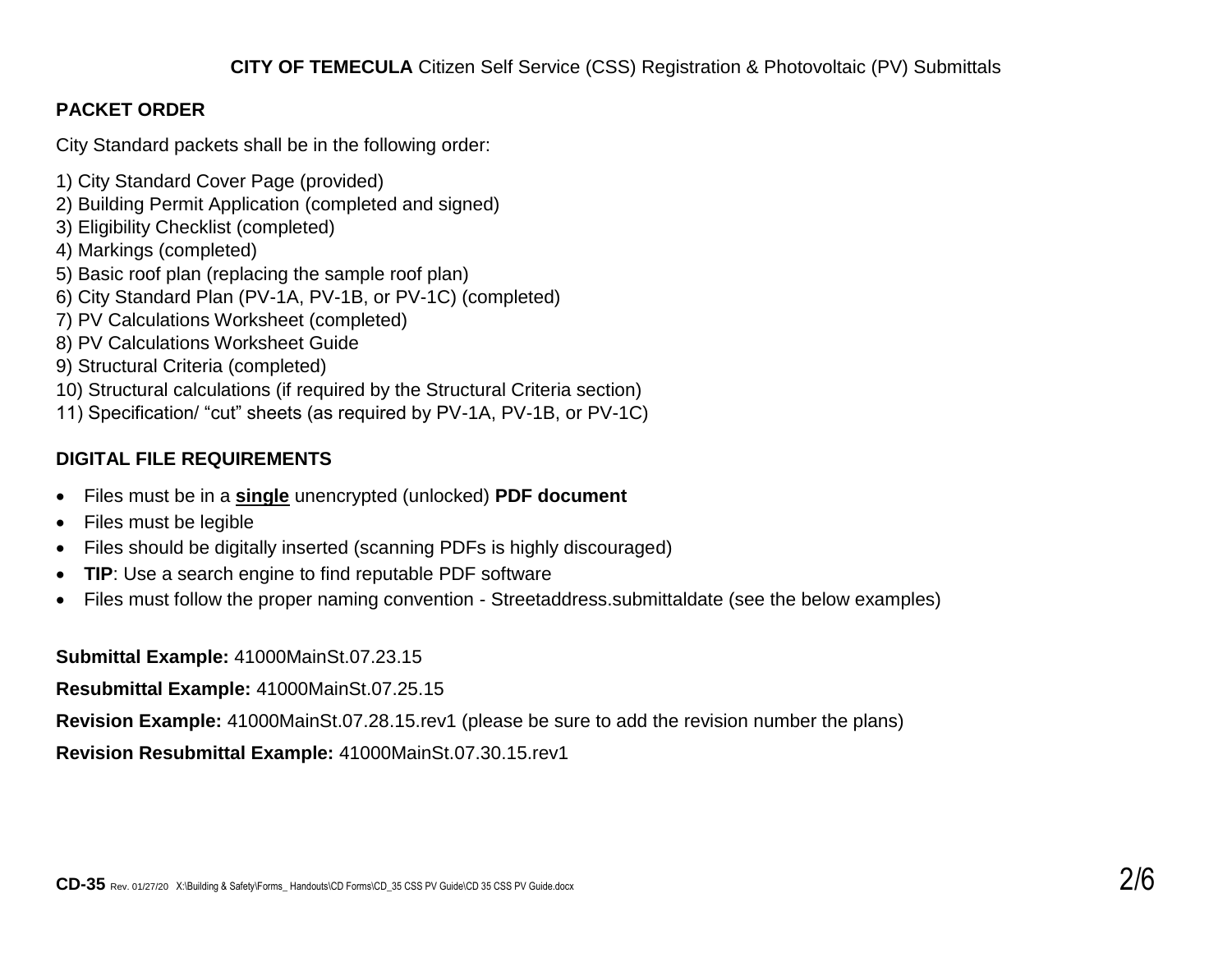# **CITY OF TEMECULA** Citizen Self Service (CSS) Registration & Photovoltaic (PV) Submittals

|             | DOWNLOADING PLANS AND REGISTERING FOR AN ACCOUNT                                                                                      |          |
|-------------|---------------------------------------------------------------------------------------------------------------------------------------|----------|
| <b>STEP</b> | □ Visit TemeculaCA.gov/PV                                                                                                             |          |
|             | □ Download a City Standard Plan (PV-1A, PV-1B, or PV-1C)                                                                              |          |
|             | □ Review & complete the City Standard Plan                                                                                            |          |
|             | Scroll to the "Online Submittal" button                                                                                               |          |
|             |                                                                                                                                       |          |
|             | If already registered, skip to Step 3<br>$\Box$                                                                                       |          |
|             | Click on the Login/Register box or click on the Login/Register button located in the upper-right hand corner<br>ப                     |          |
|             | Enter your email address and follow the prompts<br>$\Box$                                                                             |          |
|             | $\Box$ An e-mail verification will be sent (activation is still required)                                                             |          |
|             | Once you complete the verification, staff will review and activate the account within 24 business hours                               |          |
| <b>STEP</b> |                                                                                                                                       |          |
|             | Good Afternoon, Guest -                                                                                                               |          |
|             |                                                                                                                                       | Log In   |
|             | Map Pay Invoices Search Q Help @ Calendar o<br>Apply $\blacktriangleright$                                                            | Register |
|             |                                                                                                                                       |          |
|             | <b>Registration</b>                                                                                                                   |          |
|             | Step 1 of 4: Email Address                                                                                                            |          |
|             |                                                                                                                                       |          |
|             |                                                                                                                                       |          |
|             | <b>Email</b><br><b>Next</b>                                                                                                           |          |
|             |                                                                                                                                       |          |
|             | <b>SUBMITTING PHOTOVOLTAIC PLANS</b>                                                                                                  |          |
|             | Use your activated CSS account to submit City Standard PV Plans<br>$\Box$                                                             |          |
|             | □ Visit TemeculaCA.gov/PV then click "Online Submittal"                                                                               |          |
| <b>STEP</b> | Login to your account<br>$\Box$                                                                                                       |          |
|             | $\Box$ Click on the apply button on the black navigation menu then click all under the permits category                               |          |
|             | Scroll down to "Residential Photovoltaic System" then click apply                                                                     |          |
|             | <b>ED LICENSES</b><br><b>III</b> PERMITS<br><b>圓 PLANS</b><br><b>Le Trending</b>                                                      |          |
|             | <b>&gt; Show Categories</b>                                                                                                           |          |
|             | <b>Residential Photovoltaic System</b><br>Apply                                                                                       |          |
|             | <b>Category Name:</b><br>Description:<br><b>Building Permits</b><br>Permit for roof mounted or ground mount solar photovoltaic systen |          |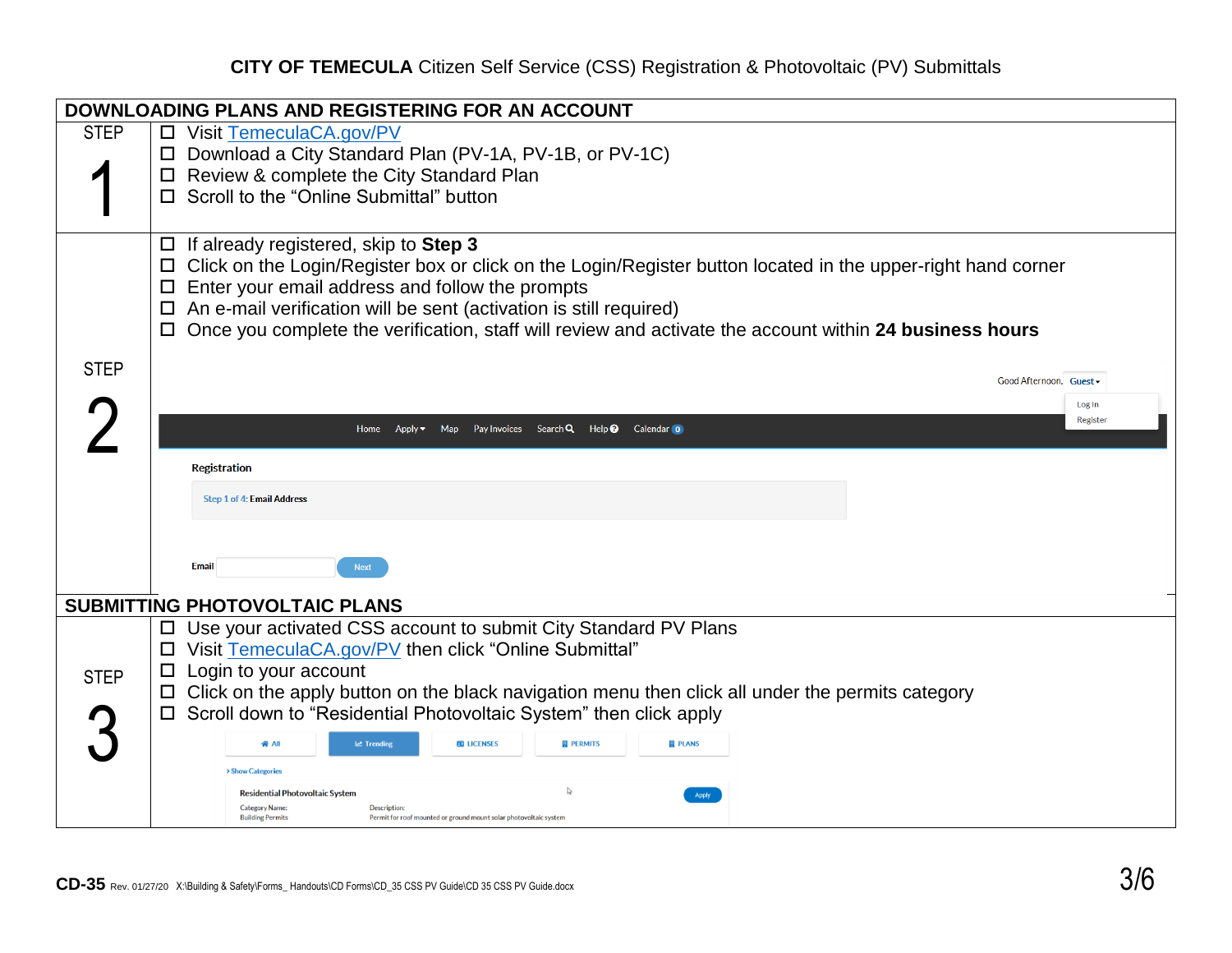| <b>STEP</b> | $\Box$ Please confirm that the property address is located within the City of Temecula. An address can be<br>verified at TemeculaCA.gov/GIS<br>$\Box$ Add the location (enter the house number and the street name -do not add "Dr., Cr., and Rd." etc)<br>$\Box$ Click add<br>$\Box$ If the address does not appear, it may not be located within the City<br>□ If you are still having issues, please e-mail permits@TemeculaCA.gov<br>$\Box$ Click next once the address is added                                                                                                                                                                                                                                                                                                                                                        | <b>Apply for Permit - Residential Phe</b><br><b>OCATIONS</b><br>e anitrand site location<br>cation Address<br>Add<br>Locatio |
|-------------|---------------------------------------------------------------------------------------------------------------------------------------------------------------------------------------------------------------------------------------------------------------------------------------------------------------------------------------------------------------------------------------------------------------------------------------------------------------------------------------------------------------------------------------------------------------------------------------------------------------------------------------------------------------------------------------------------------------------------------------------------------------------------------------------------------------------------------------------|------------------------------------------------------------------------------------------------------------------------------|
| <b>STEP</b> | $\Box$ Fill in the description with the following information:<br>Number of kilowatts<br>$\circ$<br>Number of panels<br>$\circ$ Number of inverters<br>Follow our sample description below:<br>ப<br>"Online roof mounted photovoltaic system 8.73 KW/ 34 panels / 2 inverters"<br>$\Box$ Once complete, click next                                                                                                                                                                                                                                                                                                                                                                                                                                                                                                                          |                                                                                                                              |
| <b>STEP</b> | $\Box$ For the next step, you will need to enter contacts<br>$\Box$ A <b>Primary Contact</b> will be automatically added (this is the user that is logged-in)<br>$\Box$ Applicants will need to be searched for and added<br>$\Box$ A Contractor contact will need to be searched for and added<br>$\circ$ You must utilize the contractor contact that has a valid contractor's license<br>$\Box$ Owner information may or may not be available in the system<br>Please search for the legal property owner<br>$\circ$<br>Owners are generally in our database if they have pulled a permit or have been at their home for a substantial<br>$\circ$<br>amount of time<br>$\circ$ *If an owner does not appear during your search, our staff will add the owner<br>Double-check, do you have your ACO (Applicant, Contractor, Owner*)?<br>ப |                                                                                                                              |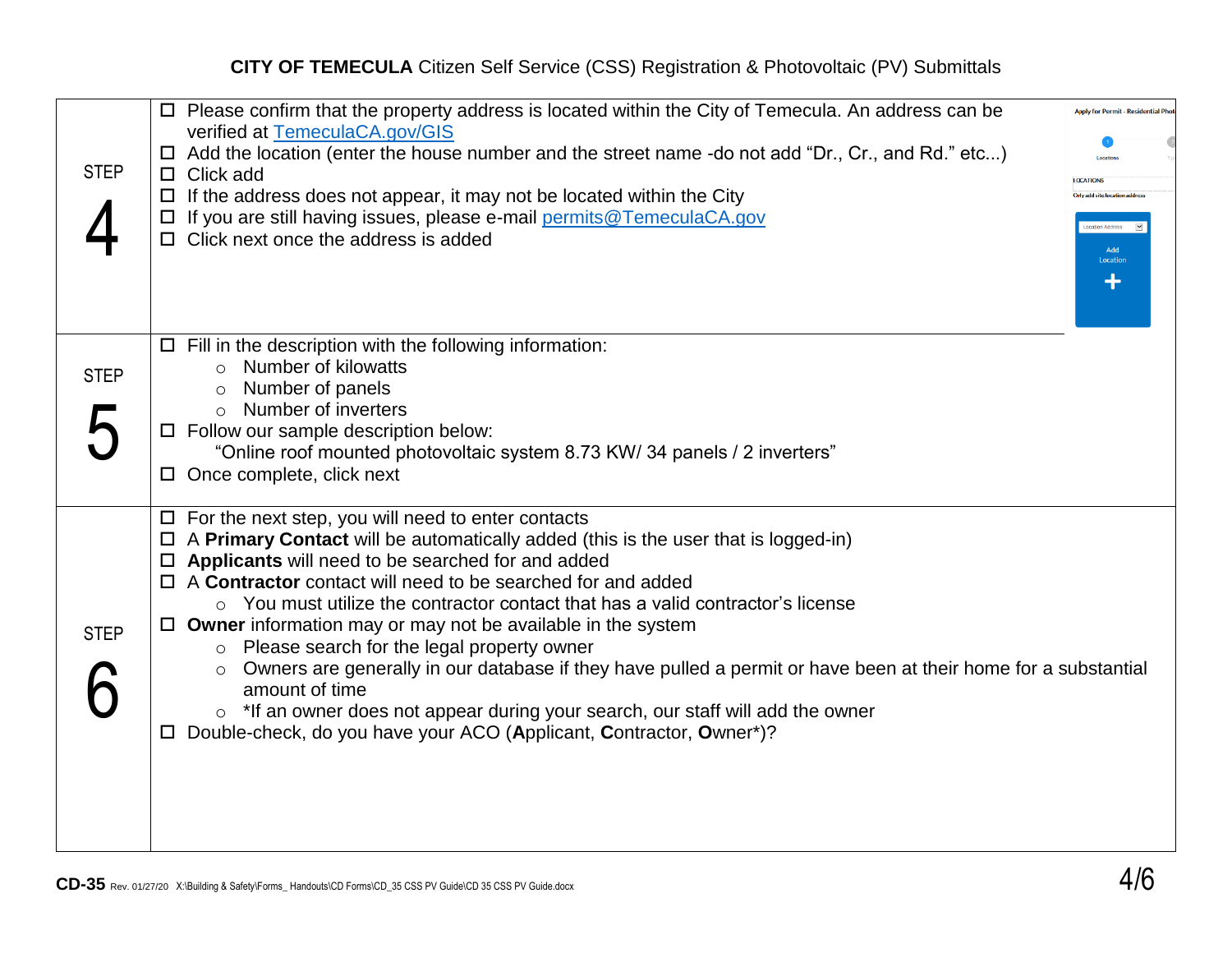| <b>STEP</b> | $\Box$ The next screen will provide additional information<br>$\Box$ Once reviewed, click next                                                                                                                                                                                                                                                                                                                                                                                                                                                                                                      |
|-------------|-----------------------------------------------------------------------------------------------------------------------------------------------------------------------------------------------------------------------------------------------------------------------------------------------------------------------------------------------------------------------------------------------------------------------------------------------------------------------------------------------------------------------------------------------------------------------------------------------------|
| <b>STEP</b> | Next you will add your finished plans<br>$\Box$<br>$\Box$ Verify that your plans:<br>Are complete and accurate<br>$\circ$<br>Follow the packet order described on page 1<br>$\circ$<br>Follow the digital standards described on page 2<br>$\circ$<br>Follow the naming standards described on page 2 Submittal Example: 41000MainSt.07.23.19<br>$\circ$<br>Click on the blue plus box and attach or upload your plans<br><b>Click next</b><br>$\circ$                                                                                                                                              |
| <b>STEP</b> | $\Box$ Review your permit information for accuracy<br>$\Box$ Once complete, press submit<br>$\Box$ You will now have an assigned permit number (B19-XXXX)<br>□ A staff member will review your submittal during regular business hours<br>If your application is complete, a staff member will contact you with fee information<br>$\Box$<br>$\Box$ If your application is incomplete, a staff member will contact you with resubmittal instructions                                                                                                                                                |
| <b>STEP</b> | $\Box$ Once contacted by a staff member, you can pay your fees within your CSS account<br>$\Box$ Visit TemeculaCA.gov/CSS and login to your account<br>Once logged in, you will click on your dashboard and pay the appropriate permit that needs payment<br>$\Box$<br>□ Once paid, please email permits@TemeculaCA.gov with your permit number<br>$\Box$ Your plan check will be reviewed within 2-3 business days<br>$\Box$ You will be contacted with an approval or correction notification once the review is complete<br>$\Box$ If approved, bring ONE set of printed approved plans the City |
| <b>STEP</b> | $\Box$ Staff will notify applicants when approved plans are available.<br>The following will is required for permit issuance:<br>$\Box$ A printed and complete 11" x 17" (minimum) copy of the approved packet (with the digital approval stamp)<br>Payment for the remaining balance of the permit<br>□ A valid City Business License                                                                                                                                                                                                                                                              |

 $\blacksquare$ 

Т